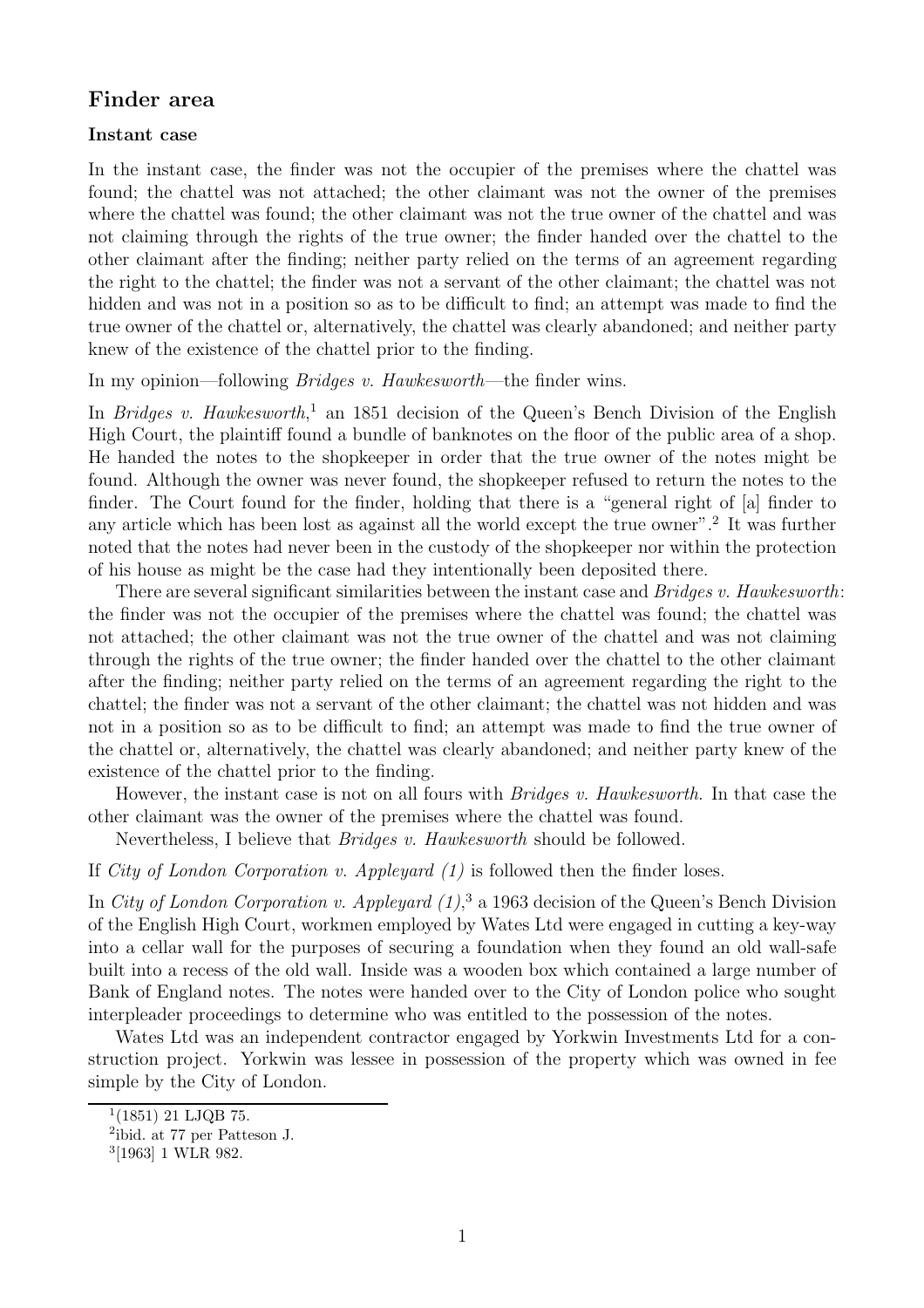The Court followed the decision in South Staffordshire Water Co. v. Sharman<sup>4</sup> in holding that the occupier is, in the absence of a better title elsewhere, entitled to the possession of objects which are attached to or under the land. Consequently, since the notes were in a wooden box within a safe built into the wall of the old building, the safe formed part of the demised premises. Yorkwin, being in lawful possession of the premises, were in de facto possession of the safe, even though ignorant of its existence.

Although Yorkwin was entitled to possession as against the finders, they in turn were displaced by the City of London which relied successfully on a term in the lease which granted them the right to certain objects found on the premises.

There are several similarities between the instant case and *London v. Appleyard*  $(1)$ : the finder was not the occupier of the premises where the chattel was found; the other claimant was not the owner of the premises where the chattel was found; the other claimant was not the true owner of the chattel and was not claiming through the rights of the true owner; neither party relied on the terms of an agreement regarding the right to the chattel; an attempt was made to find the true owner of the chattel or, alternatively, the chattel was clearly abandoned; and neither party knew of the existence of the chattel prior to the finding.

However, there are several significant differences between the instant case and London v. Appleyard  $(1)$ . In that case the chattel was attached; the finder did not hand over the chattel to the other claimant after the finding; the finder was a servant of the other claimant; and the chattel was hidden or was in a position so as to be difficult to find.

Despite the fact that *London v. Appleyard (1)* and *Bridges v. Hawkesworth* are both decisions of the Queen's Bench Division of the English High Court, there is nothing in London v. Appleyard (1) to warrant any change in my conclusion.

## **Hypothetical 1**

Consider the instant case changed so that the following is true: the other claimant was the owner of the premises where the chattel was found.

If that were so then I would be more strongly of the opinion that—following *Bridges v.* Hawkesworth—the finder wins.

Details of *Bridges v. Hawkesworth* are summarized above. The hypothetical case is on all fours with *Bridges v. Hawkesworth*.

If City of London Corporation v. Appleyard (2) or South Staffordshire Water Co. v. Sharman are followed then the finder loses.

In City of London Corporation v. Appleyard (2),<sup>5</sup> a 1963 decision of the Queen's Bench Division of the English High Court, workmen employed by Wates Ltd were engaged in cutting a key-way into a cellar wall for the purposes of securing a foundation when they found an old wall-safe built into a recess of the old wall. Inside was a wooden box which contained a large number of Bank of England notes. The notes were handed over to the City of London police who sought interpleader proceedings to determine who was entitled to the possession of the notes.

Wates Ltd was an independent contractor engaged by Yorkwin Investments Ltd for a construction project. Yorkwin was lessee in possession of the property which was owned in fee simple by the City of London. The Court found that the safe formed part of the demised premises and that, consequently, Yorkwin was entitled to the notes as against the workmen.

<sup>4</sup>[1896] 2 QB 44.

 $5$ [1963] 1 WLR 982.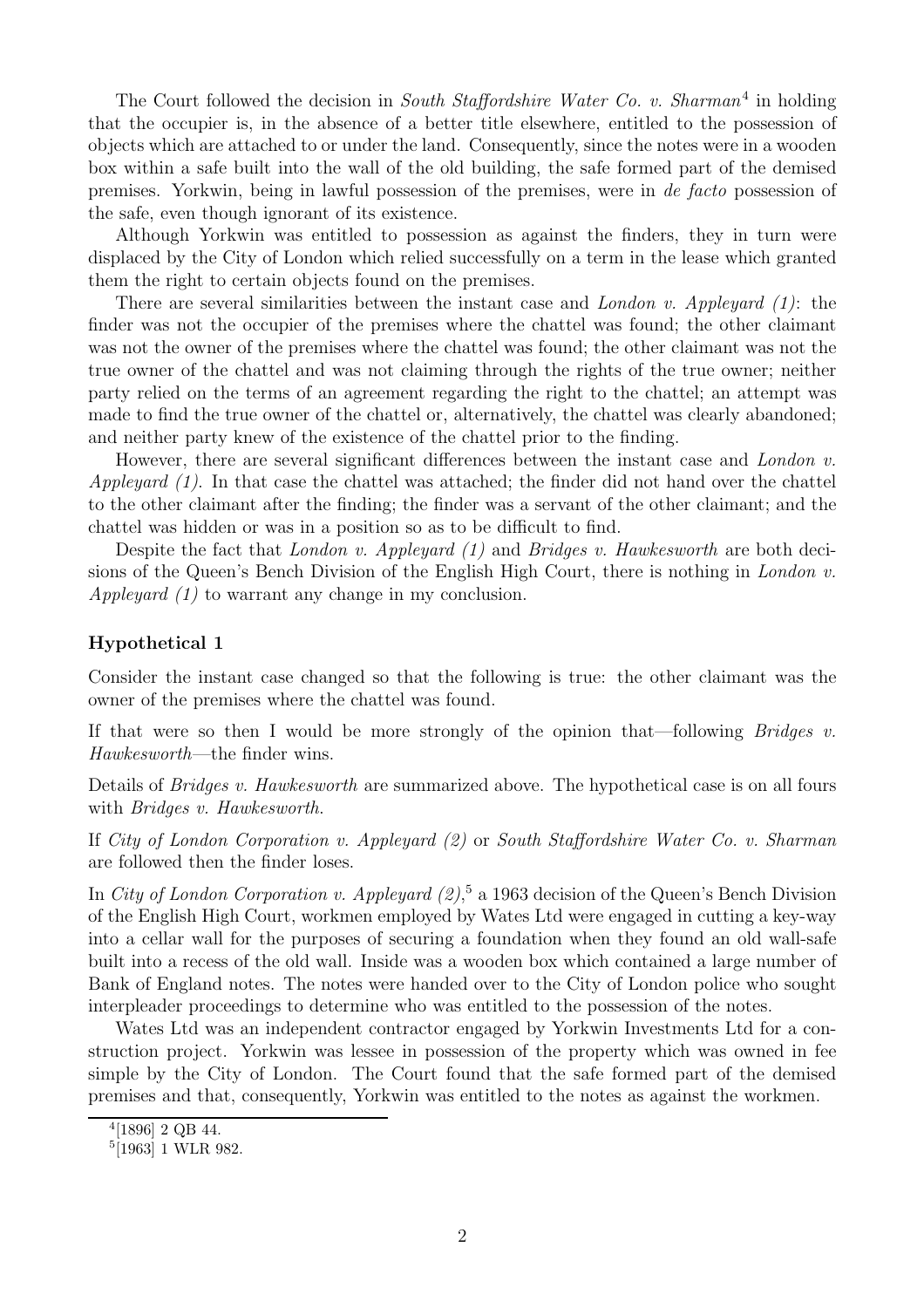The lease contained a clause which purported to grant the rights to "every relic or article of antiquity rarity or value" to the City of London. The sole issue was to determine if the notes fell into that description. The Court could find no reason for limiting the generality of the words and so found for the City of London.

There are several similarities between the hypothetical case and London v. Appleyard  $(2)$ : the other claimant was the owner of the premises where the chattel was found; the other claimant was not the true owner of the chattel and was not claiming through the rights of the true owner; the finder handed over the chattel to the other claimant after the finding; the finder was not a servant of the other claimant; an attempt was made to find the true owner of the chattel or, alternatively, the chattel was clearly abandoned; and neither party knew of the existence of the chattel prior to the finding.

However, there are several significant differences between the hypothetical case and London v. Appleyard  $(2)$ . In that case the finder was the occupier of the premises where the chattel was found; the chattel was attached; one of the parties relied on the terms of an agreement made with the other which purported to give her/him the right to the chattel; and the chattel was hidden or was in a position so as to be difficult to find.

Despite the fact that *London v. Appleyard (2)* and *Bridges v. Hawkesworth* are both decisions of the Queen's Bench Division of the English High Court, there is nothing in *London v.* Appleyard (2) to warrant any change in my conclusion.

In 1896, the Queen's Bench Division of the English High Court also decided South Staffordshire Water Co. v. Sharman.<sup>6</sup> (Note, however, that London v. Appleyard  $(2)$  is 67 years more recent than South Staffordshire v. Sharman.)

In South Staffordshire v. Sharman, the defendant was a workman employed by the plaintiff to clean out a pool located on land owned by the plaintiff. During the operation the defendant found two gold rings embedded in the mud at the bottom of the pool. Although the plaintiff demanded the rings, the defendant refused to give them up. He placed them in the hands of police authorities who unsuccessfully endeavoured to find the owners of the rings. The police returned the rings to the defendant who was then sued in detinue for the recovery of the rings.

It was proved at the trial that there was no special contract between the parties which called upon the defendant to give up any articles which might be found.

Although the county court held in favour of the defendant on the basis of Bridges v. Hawkesworth,<sup>7</sup> the appeal found for the plaintiff on the basis that they had, as owners of the land and pool, the right to exercise control over the same. Bridges v. Hawkesworth was distinguished on the grounds that the notes in that case were in a public part of the shop and the shopkeeper did not in any sense control them.

The Court stated a general principle: where a person has possession of a house or land with a manifest intention to exercise control over it and the things which may be upon or in it, then there is a presumption that things found there are in the possession of the owner.

There are several similarities between the hypothetical case and South Staffordshire v. Sharman: the finder was not the occupier of the premises where the chattel was found; the other claimant was the owner of the premises where the chattel was found; the other claimant was not the true owner of the chattel and was not claiming through the rights of the true owner; neither party relied on the terms of an agreement regarding the right to the chattel; an attempt was made to find the true owner of the chattel or, alternatively, the chattel was clearly abandoned; and neither party knew of the existence of the chattel prior to the finding.

<sup>6</sup>[1896] 2 QB 44.

<sup>7</sup>(1851) 21 LJQB 75.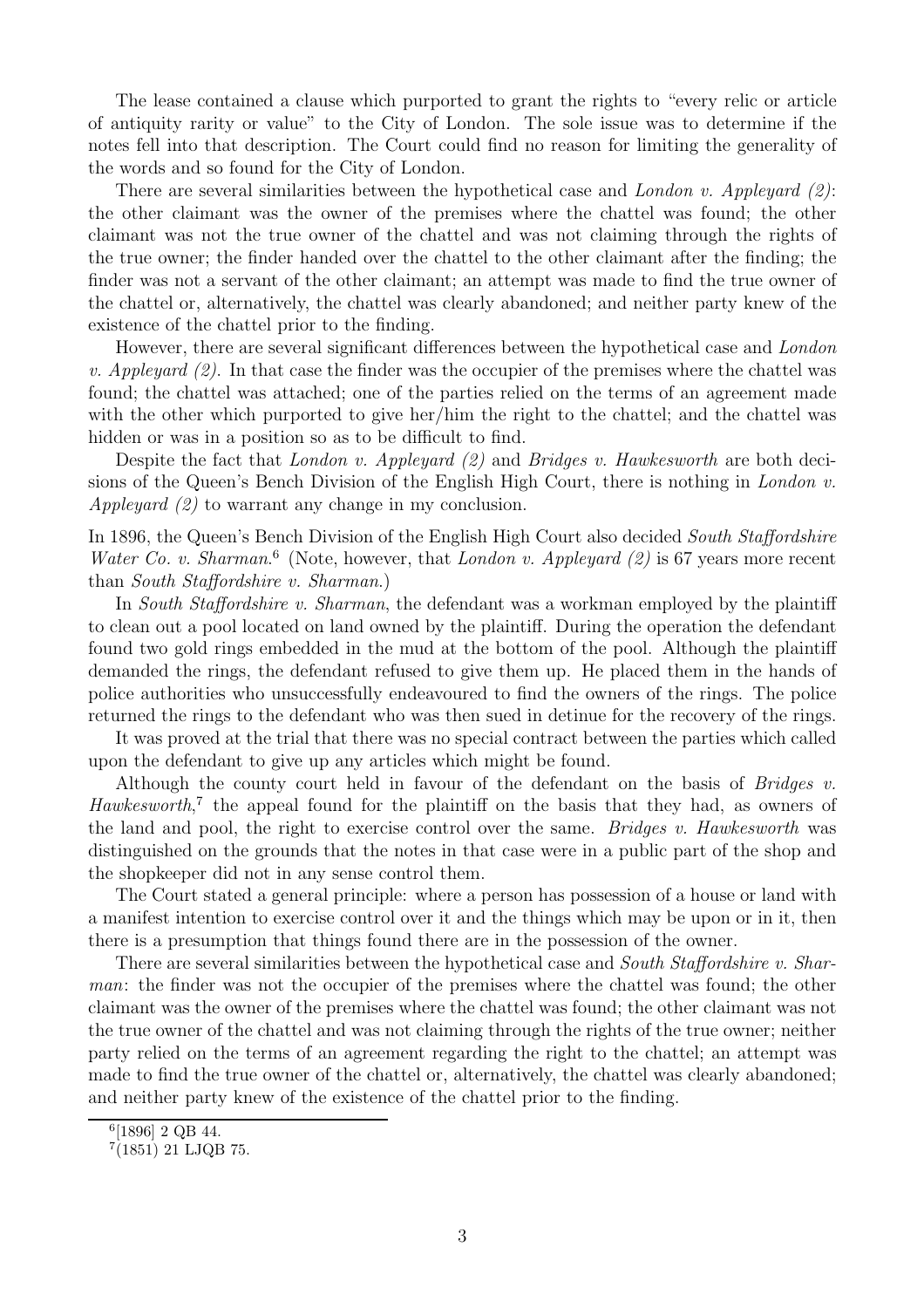However, there are several significant differences between the hypothetical case and South Staffordshire v. Sharman. In that case the chattel was attached; the finder did not hand over the chattel to the other claimant after the finding; the finder was a servant of the other claimant; and the chattel was hidden or was in a position so as to be difficult to find.

Despite the fact that *South Staffordshire v. Sharman* and *Bridges v. Hawkesworth* are both decisions of the Queen's Bench Division of the English High Court, there is nothing in South Staffordshire v. Sharman to warrant any change in my conclusion.

## **Hypothetical 2**

Consider the instant case changed so that the following is true: the finder was a servant of the other claimant; and the chattel was hidden or was in a position so as to be difficult to find.

If that were so then my opinion would be that—following *City of London Corporation v. App*leyard  $(1)$ —the finder loses.

Details of London v. Appleyard  $(1)$  are summarized above. There are several significant similarities between the hypothetical case and *London v. Appleyard*  $(1)$ : the finder was not the occupier of the premises where the chattel was found; the other claimant was not the owner of the premises where the chattel was found; the other claimant was not the true owner of the chattel and was not claiming through the rights of the true owner; neither party relied on the terms of an agreement regarding the right to the chattel; the finder was a servant of the other claimant; the chattel was hidden or was in a position so as to be difficult to find; an attempt was made to find the true owner of the chattel or, alternatively, the chattel was clearly abandoned; and neither party knew of the existence of the chattel prior to the finding.

However, the hypothetical case is not on all fours with *London v. Appleyard (1)*. In that case the chattel was attached; and the finder did not hand over the chattel to the other claimant after the finding.

Nevertheless, I believe that London v. Appleyard (1) should be followed.

If Hannah v. Peel is followed then the finder wins.

In Hannah v. Peel,<sup>8</sup> a 1945 decision of the King's Bench Division of the English High Court, a brooch was found by the plaintiff who was a lance-corporal stationed in a house owned by the defendant. The house had been requisitioned by the army during the war and had never been occupied by the defendant.

The plaintiff was adjusting the black-out curtains when he touched something on the top of the window-frame. He thought the object to be a piece of dirt or plaster and he dropped it on the outside window ledge. On the following morning, he saw that it was a brooch and, on the advice of his commanding officer, turned it over to the police for the purpose of finding the owner. In the following year, the police returned the brooch to the defendant who sold it to a jeweller. The plaintiff at all times maintained his rights to the brooch against all persons other than the true owner.

The Court found for the plaintiff on the basis of *Bridges v. Hawkesworth*<sup>9</sup> after a thorough review of the authorities. The Court further noted that the defendant was never in possession of the premises, that the brooch was never his, and that he had no knowledge of it until it was brought to his notice by the finder.

There are several similarities between the hypothetical case and Hannah v. Peel: the finder was not the occupier of the premises where the chattel was found; the chattel was not attached;

<sup>8</sup>[1945] KB 509.

 $9(1851)$  21 LJQB 75.